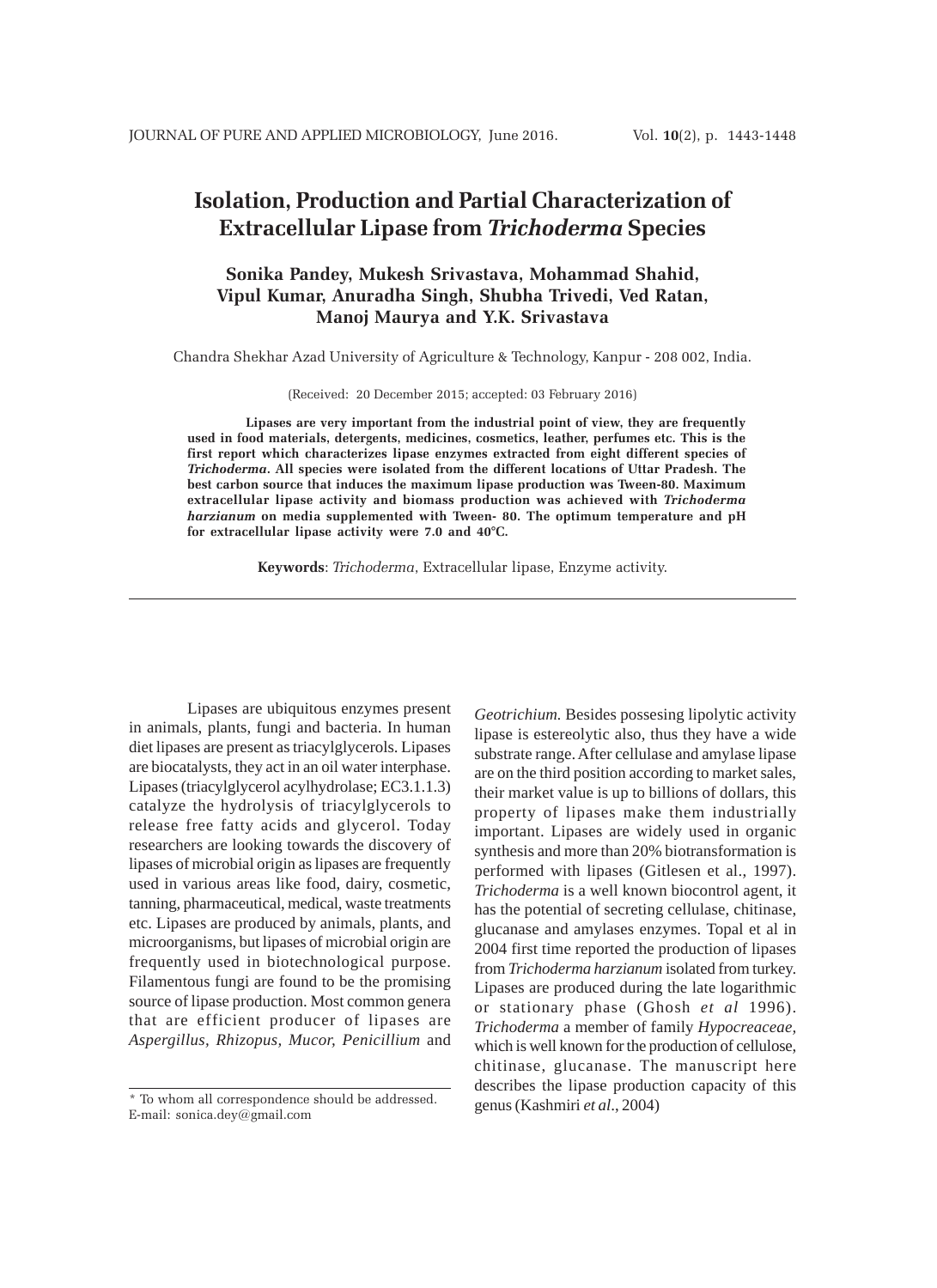# 1444 PANDEY et al.: STUDY OF EXTRACELLULAR LIPASE FROM *Trichoderma* SP

# **MATERIALS AND METHODS**

#### **Isolation and identification of** *Trichoderma*

The soil samples for the identification of *Trichoderma* species were collected from the different regions of Uttar Pradesh. Isolate of *Trichoderma* species was isolated and identified in potato dextrose agar (PDA) with low sugar medium11. The identification of *Trichoderma* isolates were confirmed both by morphological and molecular characters (ITS) and deposited in Indian Type Culture Collection (ITCC), IARI, Pusa, New Delhi. After taking ITCC Acc. No, sequences were submitted in NCBI database.

| Name of Bioagent     | Culture No.         | Source/District  | ITCC Acc. No. | Gen Bank NCBI No. |
|----------------------|---------------------|------------------|---------------|-------------------|
| T. harzianum         | <i>Th</i> azad      | CSA Kanpur Nagar | 6796          | KC800922          |
| T. viride            | 01PP                | Hardoi           | 8315          | JX119211          |
| T. asperellum        | $T_{\rm asp}$ /CSAU | CSA Kanpur Nagar | 8940          | KC800921          |
| T. koningii          | $T_{\nu}$ (CSAU)    | CSA Kanpur Nagar | 5201          | KC800923          |
| <i>T.</i> atroviride | 71 L                | Hardoi           | 7445          | KC008065          |
| T. longibrachiatum   | 21 PP               | Kaushambi        | 7437          | JX978542          |
| T. virens            | $T_{\ldots}$ (CSAU) | CSA Kanpur Nagar | 4177          | KC800924          |
| T. reesei            | Tr(CSAU)            | CSA Kanpur Nagar | 7284          | KM999966          |



**Fig. 1.** Plate culture of different species of *Trichoderma* isolated from U P

#### **Culture conditions and optimization**

The organism was cultured in 100 mL of basal mineral medium (g/L). The chemical composition of lipase medium is as follows glucose 10 g, Dipotassium hydrogen phosphate 2g, Sodium Nitrate 0.5 g, Magnesium sulphate 0.5 g, carbon source 1% and DW 1000 ML. The initial pH of the media was adjusted to 7.0. 50 ml of the media is poured into a 250 mL conical flask shaken at 150 rpm at 30°C for 7 days. The effects of various carbon sources (Tweeen 80, coconut and soybean oil) were estimated in relation to enzyme yield. **Biomass dry weight**

The *Trichoderma* biomass was determined according to its dry weight. The growth media was filtered through pre-weighted filter paper (Whatman No.1) to extract the biomass, which was subsequently dried in an incubator at 30 °C for 24 h (Cihangir et al., 2004)

### **Crude lipase preparation**

In order to remove fungus cells and spores, the culture was filtered through filter paper

J PURE APPL MICROBIO*,* **10**(2), JUNE 2016.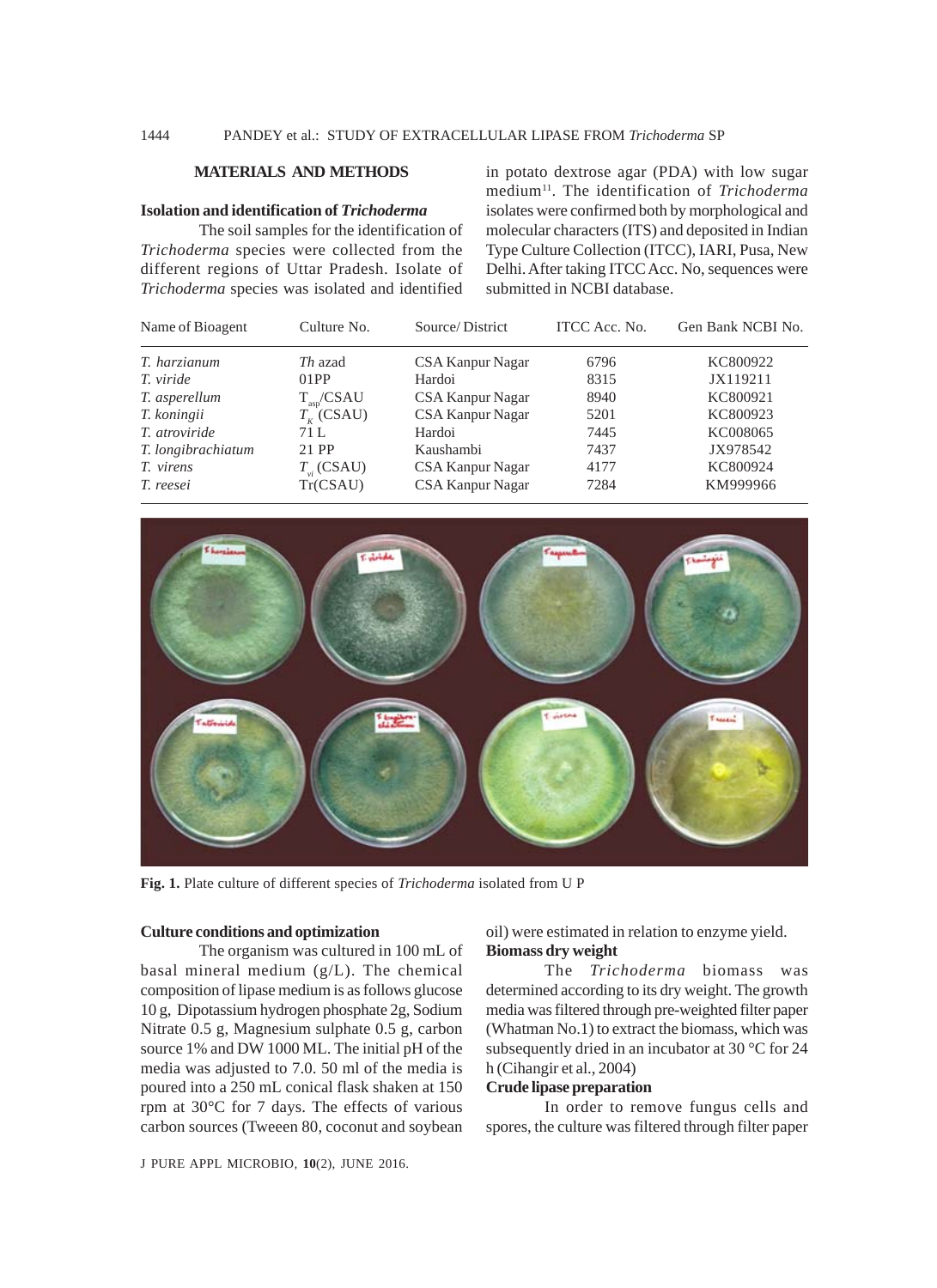(Whatman No.1) and then the filtrate was centrifuged at 10,000 rpm at 4°C for 15 min. The supernatant was collected to perform lipolytic activity assays (Pimentel et al., 1994). The crude extract was stored at –20°C until used.

# **Determination of lipase activity**

Lipase activity in the synthetic media was determined titrimatrically on the basis of olive oil hydrolysis. One ml of culture supernatant was added to assay substrate, containing 10 ml of 10% (v/v) homogenized olive oil in 10% (w/v) gum acacia, 2.0 ml of 0.6% CaCl2 solution and 5 ml of phosphate buffer (pH 7.0). The enzyme substrate mixture was incubated on rotary shaker with 150 rpm at 30°C for one hour. 20 ml of alcohol: acetone (1:1) mixture was added to the reaction mixture. Liberated fatty acids were titrated with 0.1N NaOH using phenolphthalein as an indicator (Kempka *et al.,* 2008). The end point was light pink in colour. One unit of lipase is defined as "the amount of enzyme which releases one micro mole fatty acid per minute under specified assay conditions". **Lipase unit calculation**

Lipase Activity = 
$$
\frac{\Delta V}{V \, sample} \, x \, \frac{1000}{60}
$$

 $\Delta V = V2 - V1$ 

V1= Volume of NaOH used against control flask V2= Volume of NaOH used against experimental flask

N= Normality of NaOH

V (Sample) = Volume of enzyme extract

Units of extracellular lipase activity were units per  $ml$  (U mL $^{-1}$ )

# **Protein quantification**

The protein quantity of the crude enzyme extract was determined by the Lowry method using bovine serum albumin as standard (Lowry et al., 1951.).

# **Effect of pH on the activity and stability of lipase**

To detect the effect of pH on the activity of lipase enzyme, crude enzyme extract obtained by using the best lipase enzyme inducer carbon source were incubated over a temperature range from 4 to 9 for 30 min and enzyme activity was determined.

# **Effect of temperature on the activity and stability of lipase**

To detect the effect of temperature on the activity of lipase enzyme, crude enzyme extract obtained by using the best lipase enzyme inducer carbon source was incubated over a range of temperature between 30°C to 70°C for 20 min., after incubation enzyme activity was determined.

# **RESULTS AND DISCUSSION**

The production medium supplemented with different carbon sources like sunflower oil, coconut oil and tween-80 was estimated for lipase activity and the results are depicted in Fig. 2. All strains shows maximum lipase activity in media supplemented with Tween 80. Minimum lipase activity occurs in Coconut oil supplemented media. Among all the tested strains *T.harzianum* shows maximum lipase activity on media supplemented with tween-80. The maximum biomass and lipase enzyme production was achieved with Tween- 80 supplemented media (Fig. 2 and 3).

Ohnishi *et al*., 1994 reported that lipase activity tended to increase as the glucose concentration increased from 0% to 4%. In another study Iftikhar *et al*., 2002, found that there was no difference between glucose and olive oil for lipase production. Moreover, the lipase activities of many other fungi, such as *Aspergillus wentii* (Chander *et al* 1980) *Mucor hiemalis* (Akhtar *et al*., 1980) (Rathi *et al* 2001) are also stimulated by the addition of glucose to the production medium.

### **Effect of pH on the activity and stability of lipase**

For the optimization of Initial ph of the lipase production medium for lipase production, fermentation was carried out at different pH range from 3 to 9 (figure 4). A linear increase in lipase activity occurs from pH 4 to 9. Highest lipase activity occurs at pH 7. Further increase in pH shows gradual decrease in lipase activity. Most of the microbial lipases have their optimum activity between pH ranges 7-9. For *Aspergilus hiemaliss* the optimum pH range reported was 7.0 by Alhir et al., 1990, for *Penicillium* the best pH range was found to be 9.0 by Saxena et al 2003.

# **Effect of temperature on the activity and stability of lipase**

Temperature plays an important role in metabolic activities of microorganism. Figure 5 shows the effect of temperature on lipase activity. Lipase activity increases with temperature. Highest lipase activity occurs at 40°C. The lipase activity start to decrease from 40°C and minimum lipase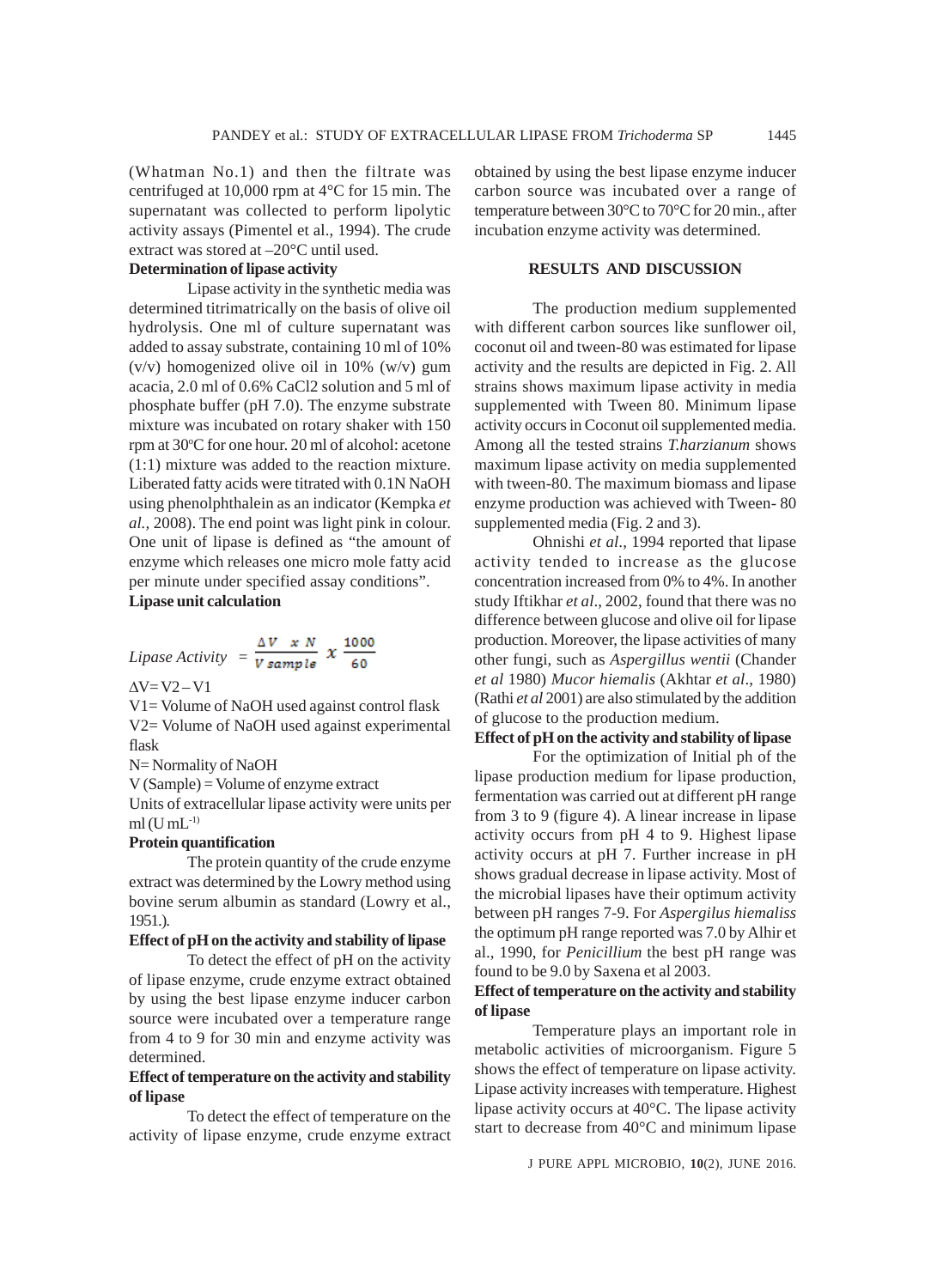

**Fig. 2.** Lipase activity of *Trichoderma* strains on media supplemented with different carbon source



**Fig. 3.** Biomass of *Trichoderma* strains on lipase production media supplemented with different carbon source



#### $= 4.0$  = 5.0 = 6.1 = 7.0 = 2.1 = 9.8

**Fig. 4.** Effect of pH on the lipase activity of *Trichoderma* species

J PURE APPL MICROBIO*,* **10**(2), JUNE 2016.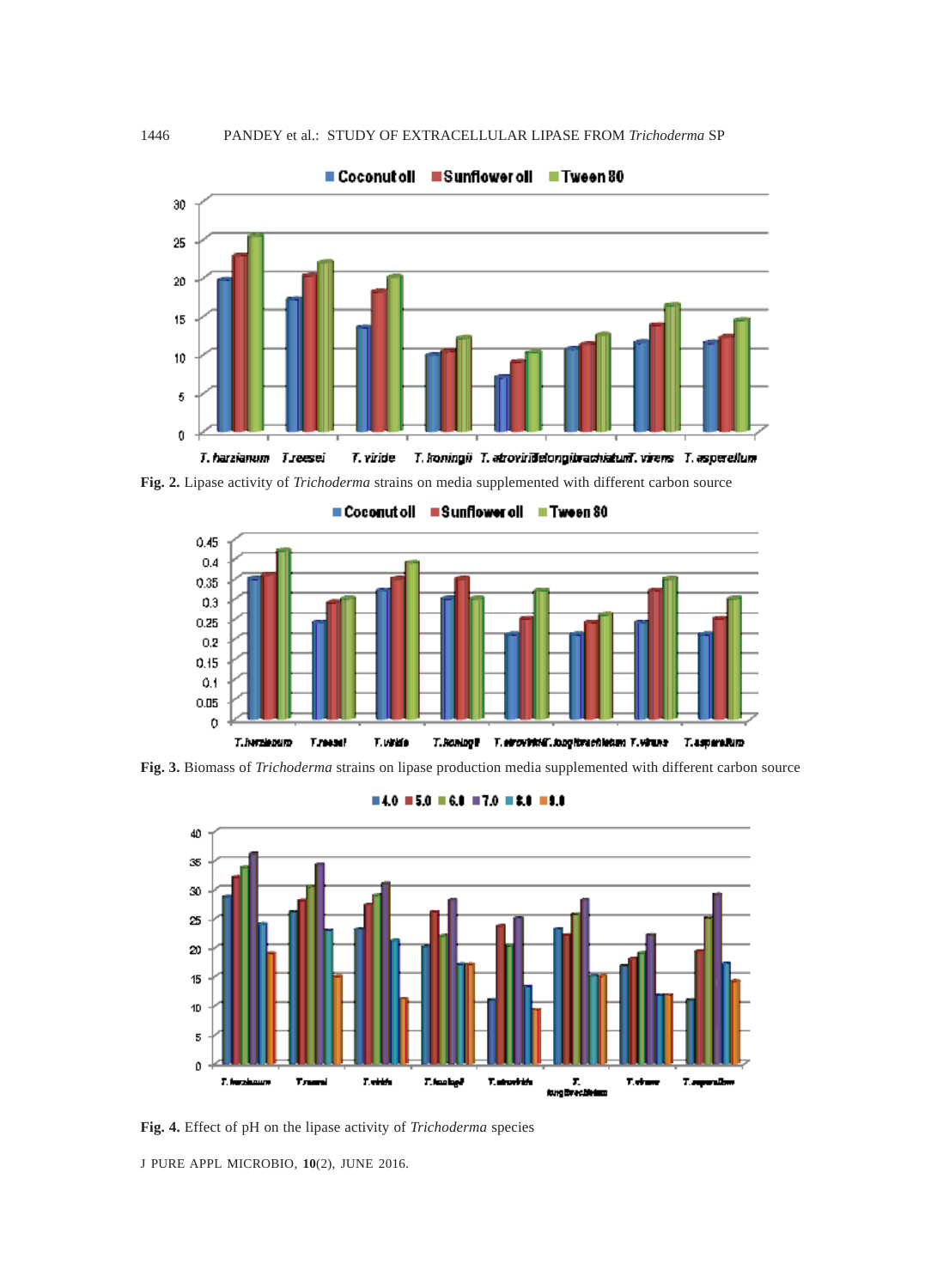

**Fig. 5.** Effect of temperature on the lipase activity of *Trichoderma* species

activity occurs at 70°C .Any change either decrease or increase in temperature results in gradual decrease in protein production (Ikram -ul-Haq et al., 2006). Higher temperature has the ability to alter cell membrane composition and induces protein catabolism, thus results in death.

Similar results were reported to be 40°C for *Mucor hiemalis f. hiemelis* by Hiol et al. and for *Fusarium solani* lipase Castilho et al., 2000 found that the optimum temp range is 40°C. Akram Kashmiri et al 2006 reported the production of lipase by *Trichoderma viride* in a complex medium containing olive oil and reported maximum lipase activity at 30°C. For *Aspergillus niger* the optimum temperature range reported is 24°C (Ohnishi et al., 1994).

### **CONCLUSION**

In this study we screened eight different species of *Trichoderma* for the lipase production. This report presents lipase extraction and its characterization from eight different species of *Trichoderma*. Lipases from other different genus have already been characterized but in regard of *Trichoderma* there is not much information available. The lipases isolated from *Trichoderma* species shows that they are highly active at neutral pH and at temp 40°C. Considering the overall properties of the studied lipase, we can say that it may be used on different industries such as organic solvent synthesis, detergent formulations etc.

#### **REFERENCES**

- 1. Akhtar MW, Mirza AQ, Chughtai MID., Lipase induction in Mucor hiemalis. *Appl Environ Microbiol* **1980**; 44: 257-63.
- 2. Alhir S, Markakis P, Chadan RC., Lipase of *Penicillium caseicolum. J Agric Food Chem* 1990; **38**: 598-601.
- 3. Castilho LR, Polato CMS, Baruque EA. Economic analysis of lipase production by *Penicillium restrictum* in solid-state and submerged fermentations. *Biochem Eng J* 2000; **4**: 239-247.
- 4. Chander H, Batish VK, Sannabhadti SS. Factors affecting lipase production *in Aspergillus wentii. J Food Sci* 1980; **45**: 598-600.
- 5. Cihangir N, Sarikaya E. Investigation of lipase production by a new isolate of *Aspergillus* sp. *World J Microb Biot* 2004; **20**: 193-197,
- 6. Ghosh P K, Saxena R K, Gupta R, Yadav R P & Davidson S. Microbial Lipases: Production and applications, *Sci Prog* 1996; **79** :119-157.
- 7. Gitlesen, T., M. Bauer and P. Adlercreutz. Adsorption of Lipase on polypropylene powder, *Biochimica et Biophysica Acta*., 1997l **1345**: 188-196.
- 8. Hiol A, Jonzo MD, Druet D. Production, purification and characterization of an extracellular lipase from *Mucor hiemalis* f. *hiemalis*. *Enzyme Microb Tech* 1999; **25**: 80-87.
- 9. Iftikhar T, Hussain A. Effects of nutrients on the extracellular lipase production by mutant strain of *Rhizopus oligosporus* TUV-31. *Biotechnology* 2002; **1**: 15-20.
- 10. Kashmiri MA, Adnan A, Butt BW. Production, purification and partial characterization of lipase

J PURE APPL MICROBIO*,* **10**(2), JUNE 2016.